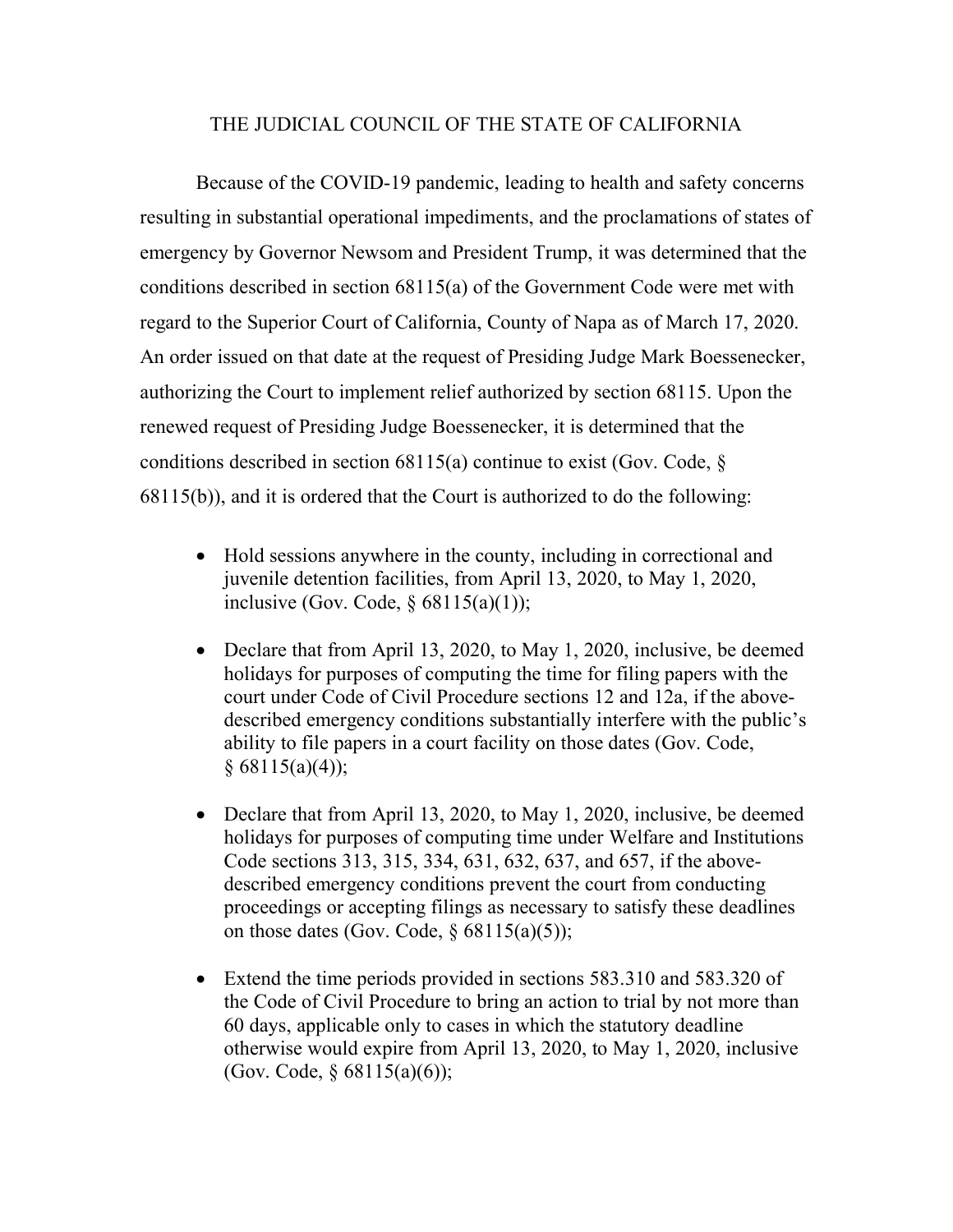- Extend by not more than 15 days the duration of any temporary restraining order that would otherwise expire from April 13, 2020, to May 1, 2020, inclusive, because the emergency condition described herein prevented the court from conducting proceedings to determine whether a permanent order should be entered (Gov. Code,  $§ 68115(a)(7));$
- Extend the time period provided in section 825 of the Penal Code within which a defendant charged with a felony offense must be taken before a magistrate from 48 hours to not more than 7 days, applicable only to cases in which the statutory deadline otherwise would expire from April 13, 2020, to May 1, 2020, inclusive (Gov. Code, § 68115(a)(8));
- Extend the time period provided in section 859b of the Penal Code for the holding of a preliminary examination from 10 court days to not more than 15 court days, applicable only to cases in which the statutory deadline otherwise would expire from April 13, 2020, to May 1, 2020, inclusive (Gov. Code,  $\S$  68115(a)(9));
- Extend the time period provided in section 1382 of the Penal Code for the holding of a criminal trial by not more than 30 days, applicable only to cases in which the statutory deadline otherwise would expire from April 13, 2020, to May 1, 2020, inclusive (Gov. Code, § 68115(a)(10));
- Extend the time period provided in section 313 of the Welfare and Institutions Code within which a minor taken into custody pending dependency proceedings must be released from custody to not more than 7 days, applicable only to minors for whom the statutory deadline otherwise would expire from April 13, 2020, to May 1, 2020, inclusive (Gov. Code, § 68115(a)(11));
- Extend the time period provided in section 315 of the Welfare and Institutions Code within which a minor taken into custody pending dependency proceedings must be given a detention hearing to not more than 7 days, applicable only to minors for whom the statutory deadline otherwise would expire from April 13, 2020, to May 1, 2020, inclusive (Gov. Code, § 68115(a)(11));
- Extend the time periods provided in sections 632 and 637 of the Welfare and Institutions Code within which a minor taken into custody pending wardship proceedings and charged with a felony offense must be given a detention hearing or rehearing to not more than 7 days, applicable only